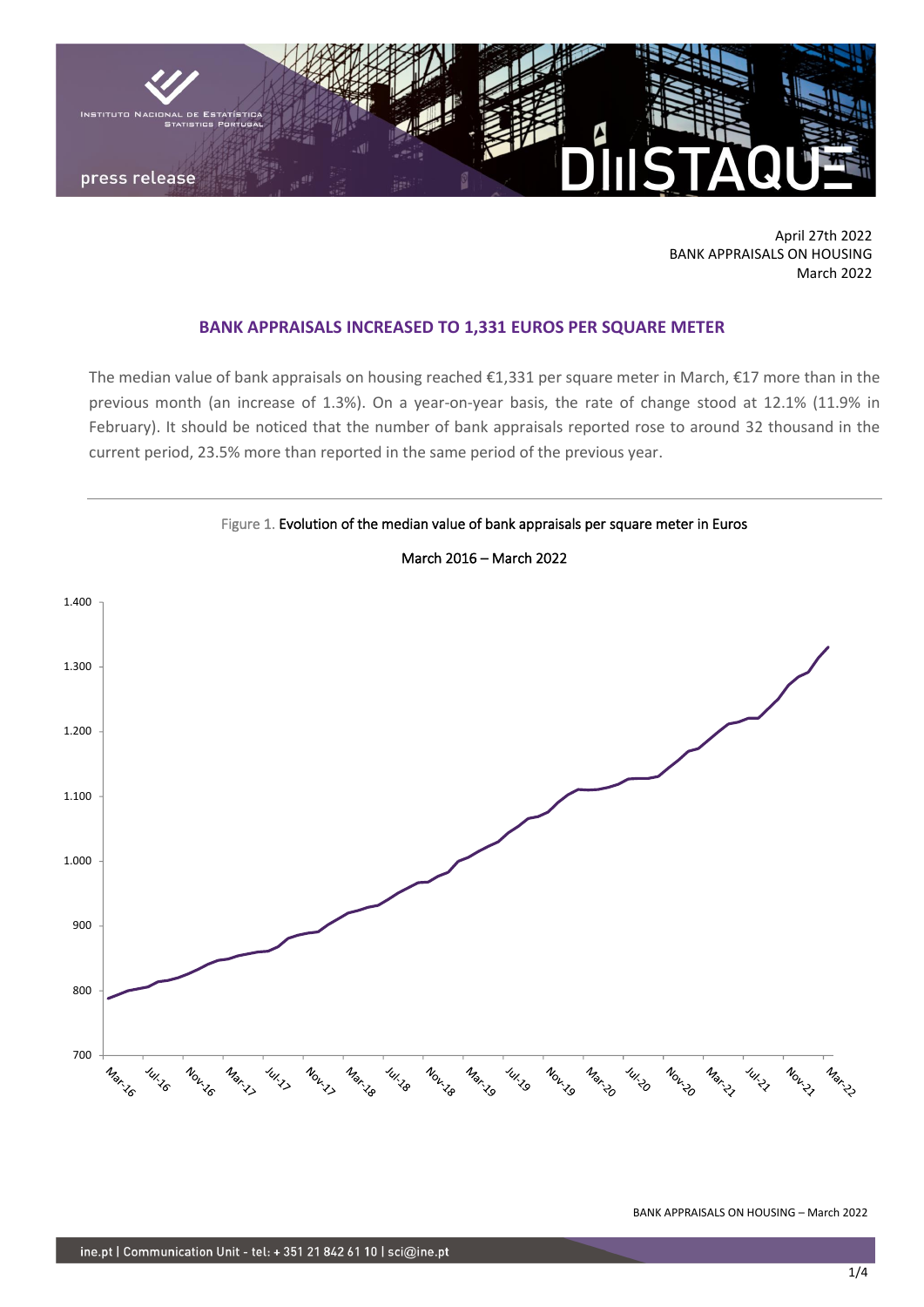

## BANK APPRAISALS ON HOUSING

|                                       | <b>Portugal</b> |                                     |         | <b>NUTS II Regional breakdown</b> |                   |           |               |            |         |                                 |            |         |
|---------------------------------------|-----------------|-------------------------------------|---------|-----------------------------------|-------------------|-----------|---------------|------------|---------|---------------------------------|------------|---------|
| Month                                 |                 |                                     |         | <b>Norte</b>                      |                   |           | Centro        |            |         | Área metropolitana de<br>Lisboa |            |         |
|                                       | All Dwellings   | Apartments                          | Houses  | All Dwellings                     | <b>Apartments</b> | Houses    | All Dwellings | Apartments | Houses  | All Dwellings                   | Apartments | Houses  |
| Mar-21                                | 1,187           | 1,300                               | 993     | 1,033                             | 1,100             | 943       | 861           | 899        | 825     | 1,567                           | 1,570      | 1,551   |
| Apr-21                                | 1,200           | 1,314                               | 1,000   | 1,039                             | 1,110             | 948       | 866           | 903        | 820     | 1,582                           | 1,582      | 1,581   |
| $May-21$                              | 1,212           | 1,326                               | 1,012   | 1,046                             | 1,117             | 950       | 875           | 914        | 835     | 1,591                           | 1,586      | 1,606   |
| $Jun-21$                              | 1,215           | 1,339                               | 1,001   | 1,043                             | 1,117             | 945       | 870           | 918        | 825     | 1,600                           | 1,599      | 1,611   |
| $Jul-21$                              | 1,221           | 1,350                               | 998     | 1,051                             | 1,129             | 944       | 873           | 928        | 824     | 1,608                           | 1,606      | 1,612   |
| Aug-21                                | 1,221           | 1,356                               | 987     | 1,050                             | 1,143             | 943       | 866           | 927        | 807     | 1,625                           | 1,626      | 1,613   |
| Sep-21                                | 1,236           | 1,369                               | 998     | 1,068                             | 1,165             | 952       | 876           | 939        | 819     | 1,638                           | 1,634      | 1,652   |
| Oct-21                                | 1,251           | 1,385                               | 1,010   | 1,084                             | 1,183             | 964       | 880           | 944        | 826     | 1,659                           | 1,650      | 1,683   |
| <b>Nov-21</b>                         | 1,272           | 1,401                               | 1,031   | 1,095                             | 1,185             | 980       | 899           | 950        | 855     | 1,675                           | 1,669      | 1,694   |
| Dec-21                                | 1,285           | 1,419                               | 1,030   | 1,102                             | 1,190             | 983       | 904           | 960        | 853     | 1,701                           | 1,695      | 1,722   |
| $Jan-22$                              | 1,292           | 1,437                               | 1,037   | 1,108                             | 1,194             | 990       | 914           | 970        | 867     | 1,730                           | 1,725      | 1,750   |
| Feb-22                                | 1,314           | 1,462                               | 1,047   | 1,125                             | 1,219             | 1,000     | 928           | 982        | 875     | 1,767                           | 1,762      | 1,792   |
| Mar-22                                | 1,331           | 1,476                               | 1,067   | 1,138                             | 1,230             | 1,020     | 946           | 994        | 901     | 1,778                           | 1,775      | 1,788   |
| Month-on-month growth rates, in % (*) |                 |                                     |         |                                   |                   |           |               |            |         |                                 |            |         |
| $Mar-21$                              | $1.1\,$         | 0.7                                 | 1.8     | 0.9                               | 0.7               | $1.1\,$   | 2.1           | 1.9        | 1.6     | 0.6                             | 0.5        | 0.4     |
| Apr-21                                | 1.1             | $1.1\,$                             | 0.7     | 0.6                               | 0.9               | 0.5       | 0.6           | 0.4        | $-0.6$  | $1.0\,$                         | 0.8        | 1.9     |
| $May-21$                              | $1.0\,$         | 0.9                                 | $1.2\,$ | 0.7                               | 0.6               | 0.2       | $1.0\,$       | $1.2\,$    | 1.8     | 0.6                             | 0.3        | 1.6     |
| $Jun-21$                              | 0.2             | $1.0\,$                             | $-1.1$  | $-0.3$                            | $0.0\,$           | $-0.5$    | $-0.6$        | 0.4        | $-1.2$  | 0.6                             | 0.8        | 0.3     |
| $Jul-21$                              | 0.5             | 0.8                                 | $-0.3$  | 0.8                               | $1.1\,$           | $-0.1$    | 0.3           | $1.1\,$    | $-0.1$  | 0.5                             | 0.4        | 0.1     |
| Aug-21                                | 0.0             | 0.4                                 | $-1.1$  | $-0.1$                            | $1.2\,$           | $-0.1$    | $-0.8$        | $-0.1$     | $-2.1$  | 1.1                             | $1.2\,$    | $0.1\,$ |
| $Sep-21$                              | $1.2\,$         | 1.0                                 | $1.1\,$ | $1.7\,$                           | $1.9\,$           | $1.0$     | $1.2\,$       | $1.3\,$    | 1.5     | 0.8                             | 0.5        | $2.4$   |
| Oct-21                                | $1.2\,$         | $1.2\,$                             | $1.2\,$ | $1.5\,$                           | $1.5\,$           | $1.3\,$   | 0.5           | 0.5        | 0.9     | 1.3                             | $1.0\,$    | 1.9     |
| Nov-21                                | 1.7             | $1.2\,$                             | 2.1     | $1.0\,$                           | 0.2               | $1.7\,$   | 2.2           | 0.6        | 3.5     | $1.0\,$                         | $1.2\,$    | 0.7     |
| Dec-21                                | $1.0\,$         | 1.3                                 | $-0.1$  | 0.6                               | 0.4               | 0.3       | 0.6           | $1.1\,$    | $-0.2$  | 1.6                             | 1.6        | $1.7\,$ |
| $Jan-22$                              | 0.5             | 1.3                                 | 0.7     | 0.5                               | 0.3               | 0.7       | $1.1\,$       | $1.0\,$    | 1.6     | 1.7                             | 1.8        | 1.6     |
| Feb-22                                | $1.7\,$         | 1.7                                 | 1.0     | 1.5                               | 2.1               | 1.0       | 1.5           | $1.2\,$    | 0.9     | 2.1                             | 2.1        | 2.4     |
| Mar-22                                | 1.3             | 1.0                                 | 1.9     | $1.2\,$                           | 0.9               | 2.0       | 1.9           | 1.2        | 3.0     | 0.6                             | 0.7        | $-0.2$  |
|                                       |                 | Year-on-year growth rates, in % (*) |         |                                   |                   |           |               |            |         |                                 |            |         |
| $Mar-21$                              | 6.9             | 7.5                                 | 7.6     | 7.6                               | 8.5               | 7.8       | 5.5           | 6.4        | 6.0     | 5.7                             | 5.2        | 7.6     |
| Apr-21                                | 8.0             | 8.6                                 | 6.5     | 7.9                               | 9.1               | 6.9       | 4.3           | 4.9        | 2.8     | 6.7                             | $6.2$      | 8.1     |
| $May-21$                              | 8.8             | 9.4                                 | $6.2\,$ | 7.6                               | 9.0               | 4.6       | 3.7           | 3.9        | 2.5     | $7.1$                           | 6.8        | 8.1     |
| $Jun-21$                              | $8.6\,$         | 9.8                                 | 3.8     | $5.2$                             | 6.6               | $2.3$     | $1.4\,$       | 3.5        | $-0.8$  | 7.7                             | 8.0        | $6.8\,$ |
| $Jul-21$                              | 8.3             | 9.8                                 | 3.5     | 5.5                               | $7.0\,$           | $2.4$     | 3.1           | $5.0\,$    | $1.0\,$ | $8.1\,$                         | 8.5        | 6.5     |
| Aug-21                                | 8.2             | 9.9                                 | 3.2     | $5.0\,$                           | $7.1\,$           | 3.6       | 2.7           | $5.5\,$    | $0.6\,$ | 8.4                             | 9.0        | 5.5     |
| $Sep-21$                              | 9.6             | 11.0                                | 4.7     | 7.7                               | $10.1\,$          | 5.3       | 5.3           | $\bf 8.1$  | 2.8     | 9.7                             | 10.0       | 8.1     |
| $Oct-21$                              | 10.6            | 11.8                                | 6.7     | 9.2                               | 11.5              | 6.8       | $6.2\,$       | 8.5        | 4.8     | 10.3                            | 10.3       | 9.8     |
| $Nov-21$                              | 11.2            | 11.9                                | 8.1     | 10.2                              | 11.5              | 8.6       | 7.9           | 9.3        | 7.5     | $11.1\,$                        | 11.6       | 8.9     |
| $Dec-21$                              | 11.2            | 12.1                                | 7.6     | 10.2                              | 10.4              | 7.7       | $8.1\,$       | 10.1       | 6.6     | 11.5                            | 11.8       | 10.2    |
| $Jan-22$                              | 10.4            | 11.9                                | $7.1\,$ | 9.8                               | $10.1\,$          | $\bf 8.1$ | 8.6           | 11.6       | $6.1\,$ | 12.6                            | 12.5       | 12.8    |
| Feb-22                                | 11.9            | 13.2                                | 7.4     | 9.9                               | 11.6              | $7.2\,$   | 10.1          | 11.3       | 7.8     | 13.4                            | 12.8       | 16.0    |
| Mar-22                                | 12.1            | 13.5                                | $7.5$   | 10.2                              | 11.8              | 8.2       | 9.9           | 10.6       | 9.2     | 13.5                            | 13.1       | 15.3    |
|                                       |                 |                                     |         |                                   |                   |           |               |            |         |                                 |            |         |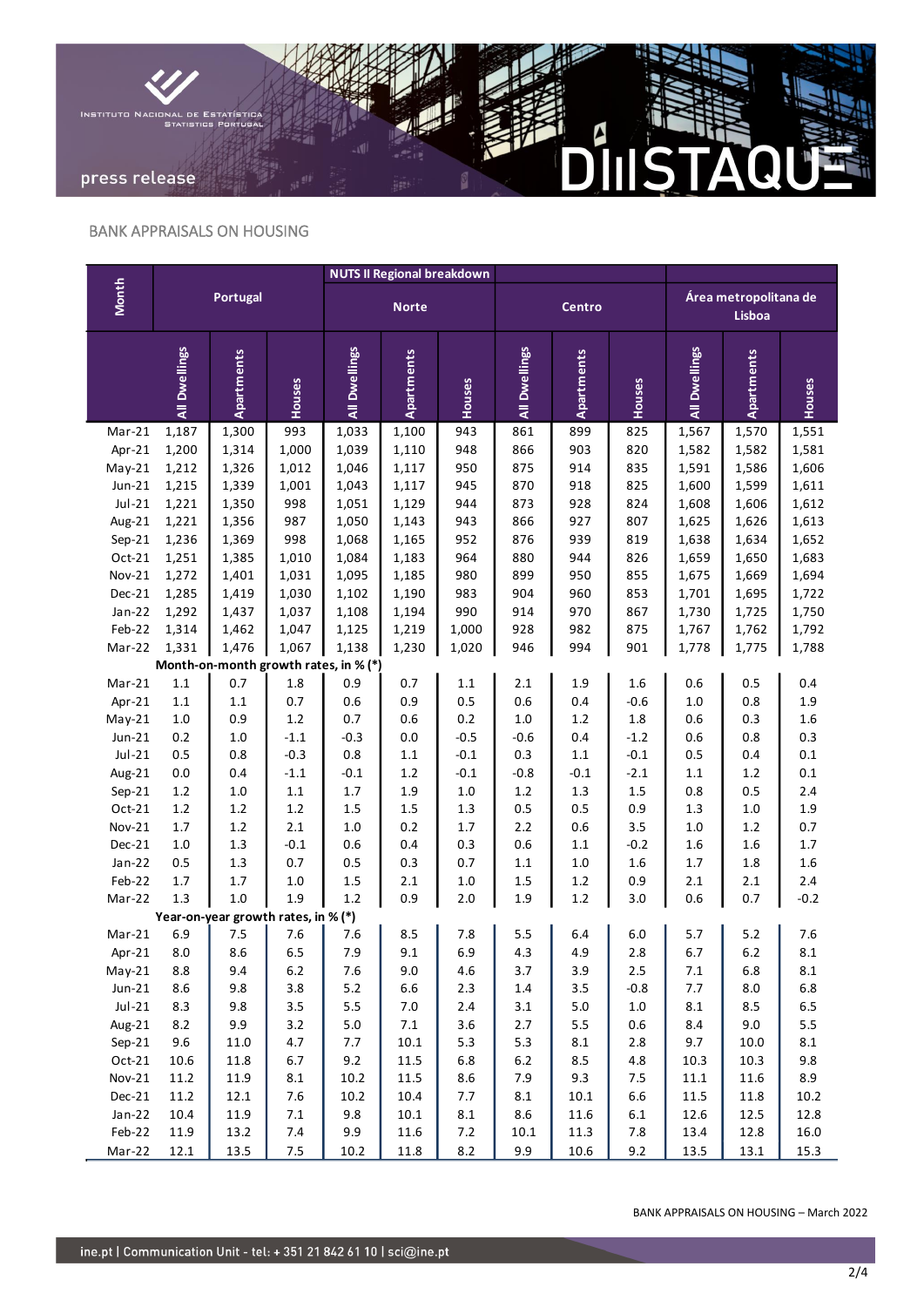

# BANK APPRAISALS ON HOUSING (continued)

|                                       | <b>NUTS II Regional breakdown</b> |                                     |            |                |            |         |                                      |                   |            |                                      |            |         |
|---------------------------------------|-----------------------------------|-------------------------------------|------------|----------------|------------|---------|--------------------------------------|-------------------|------------|--------------------------------------|------------|---------|
| <b>Month</b>                          |                                   | Alentejo                            |            | <b>Algarve</b> |            |         | Região Autónoma dos<br><b>Açores</b> |                   |            | Região Autónoma da<br><b>Madeira</b> |            |         |
|                                       | All Dwellings                     | <b>Apartments</b>                   | Houses     | All Dwellings  | Apartments | Houses  | All Dwellings                        | <b>Apartments</b> | Houses     | All Dwellings                        | Apartments | Houses  |
| $Mar-21$                              | 859                               | 870                                 | 850        | 1,546          | 1,508      | 1,644   | 967                                  | 1,200             | 924        | 1,198                                | 1,197      | 1,201   |
| Apr-21                                | 855                               | 853                                 | 859        | 1,559          | 1,526      | 1,621   | 975                                  | 1,240             | 939        | 1,226                                | 1,232      | 1,215   |
| $May-21$                              | 860                               | 851                                 | 871        | 1,559          | 1,526      | 1,633   | 971                                  | 1,167             | 929        | 1,216                                | 1,226      | 1,194   |
| $Jun-21$                              | 851                               | 850                                 | 851        | 1,574          | 1,562      | 1,611   | 967                                  | 1,124             | 913        | 1,210                                | 1,228      | 1,181   |
| $Jul-21$                              | 849                               | 863                                 | 832        | 1,607          | 1,600      | 1,628   | 971                                  | 1,127             | 928        | 1,205                                | 1,235      | 1,152   |
| Aug-21                                | 851                               | 877                                 | 827        | 1,632          | 1,649      | 1,590   | 976                                  | 1,134             | 938        | 1,244                                | 1,287      | 1,128   |
| Sep-21                                | 863                               | 892                                 | 836        | 1,659          | 1,669      | 1,626   | 967                                  | 1,134             | 924        | 1,267                                | 1,310      | 1,138   |
| Oct-21                                | 873                               | 888                                 | 859        | 1,673          | 1,674      | 1,658   | 951                                  | 1,179             | 913        | 1,286                                | 1,319      | 1,179   |
| <b>Nov-21</b>                         | 873                               | 905                                 | 840        | 1,708          | 1,701      | 1,758   | 952                                  | 1,218             | 917        | 1,286                                | 1,318      | 1,200   |
| Dec-21                                | 867                               | 911                                 | 829        | 1,731          | 1,720      | 1,753   | 977                                  | 1,290             | 927        | 1,271                                | 1,308      | 1,190   |
| $Jan-22$                              | 880                               | 919                                 | 843        | 1,780          | 1,781      | 1,756   | 1,010                                | 1,285             | 948        | 1,294                                | 1,318      | 1,254   |
| Feb-22                                | 903                               | 933                                 | 881        | 1,811          | 1,803      | 1,830   | 1,031                                | 1,263             | 967        | 1,292                                | 1,330      | 1,234   |
| Mar-22                                | 928                               | 964                                 | 900        | 1,800          | 1,794      | 1,815   | 1,045                                | 1,250             | 989        | 1,316                                | 1,336      | 1,275   |
| Month-on-month growth rates, in % (*) |                                   |                                     |            |                |            |         |                                      |                   |            |                                      |            |         |
| $Mar-21$                              | 2.6                               | 0.6                                 | 4.4        | 1.6            | $0.1\,$    | 5.3     | 3.6                                  | 4.5               | 5.7        | 0.5                                  | 0.9        | $-0.2$  |
| Apr-21                                | $-0.5$                            | $-2.0$                              | $1.1\,$    | $0.8\,$        | $1.2\,$    | $-1.4$  | $0.8\,$                              | 3.3               | 1.6        | 2.3                                  | 2.9        | 1.2     |
| $May-21$                              | 0.6                               | $-0.2$                              | $1.4\,$    | 0.0            | 0.0        | 0.7     | $-0.4$                               | $-5.9$            | $-1.1$     | $-0.8$                               | $-0.5$     | $-1.7$  |
| $Jun-21$                              | $-1.0$                            | $-0.1$                              | $-2.3$     | $1.0\,$        | 2.4        | $-1.3$  | $-0.4$                               | $-3.7$            | $-1.7$     | $-0.5$                               | 0.2        | $-1.1$  |
| $Jul-21$                              | $-0.2$                            | 1.5                                 | $-2.2$     | $2.1\,$        | 2.4        | $1.1\,$ | 0.4                                  | 0.3               | 1.6        | $-0.4$                               | 0.6        | $-2.5$  |
| Aug-21                                | 0.2                               | 1.6                                 | $-0.6$     | 1.6            | 3.1        | $-2.3$  | $0.5\,$                              | 0.6               | $1.1\,$    | 3.2                                  | 4.2        | $-2.1$  |
| $Sep-21$                              | 1.4                               | $1.7$                               | $1.1\,$    | $1.7$          | $1.2\,$    | 2.3     | $-0.9$                               | 0.0               | $-1.5$     | 1.8                                  | 1.8        | 0.9     |
| Oct-21                                | $1.2\,$                           | $-0.4$                              | 2.8        | 0.8            | 0.3        | 2.0     | $-1.7$                               | 4.0               | $-1.2$     | 1.5                                  | 0.7        | 3.6     |
| <b>Nov-21</b>                         | 0.0                               | 1.9                                 | $-2.2$     | 2.1            | 1.6        | 6.0     | $0.1\,$                              | 3.3               | 0.4        | 0.0                                  | $-0.1$     | 1.8     |
| Dec-21                                | $-0.7$                            | 0.7                                 | $-1.3$     | 1.3            | $1.1\,$    | $-0.3$  | 2.6                                  | 5.9               | $1.1\,$    | $-1.2$                               | $-0.8$     | $-0.8$  |
| $Jan-22$                              | 1.5                               | 0.9                                 | $1.7\,$    | 2.8            | 3.5        | 0.2     | 3.4                                  | $-0.4$            | 2.3        | 1.8                                  | 0.8        | 5.4     |
| Feb-22                                | 2.6                               | 1.5<br>3.3                          | 4.5<br>2.2 | 1.7            | $1.2\,$    | 4.2     | 2.1                                  | $-1.7$            | 2.0<br>2.3 | $-0.2$                               | 0.9        | $-1.6$  |
| $Mar-22$                              | 2.8                               | Year-on-year growth rates, in % (*) |            | $-0.6$         | $-0.5$     | $-0.8$  | 1.4                                  | $-1.0$            |            | 1.9                                  | 0.5        | 3.3     |
| $Mar-21$                              | 6.8                               | 1.3                                 | 10.8       | 4.2            | 4.0        | 5.1     | 6.3                                  | 5.4               | 8.3        | 4.4                                  | 2.4        | 9.1     |
| Apr-21                                | 6.6                               | $-0.6$                              | 12.6       | 5.2            | 5.7        | 1.2     | 3.6                                  | 8.0               | 7.3        | 6.2                                  | 5.7        | 5.9     |
| $May-21$                              | 4.0                               | $-1.5$                              | 8.2        | 3.1            | 3.2        | 1.3     | $1.5\,$                              | $-6.6$            | $1.6\,$    | 5.8                                  | $7.2\,$    | 3.7     |
| $Jun-21$                              | 0.9                               | $-2.9$                              | $4.0\,$    | $1.5\,$        | $2.0\,$    | $-2.1$  | $0.7\,$                              | $-4.8$            | 0.3        | $6.1\,$                              | 10.5       | 2.3     |
| $Jul-21$                              | $2.4$                             | $2.3$                               | $1.2\,$    | 4.9            | $4.6\,$    | 5.8     | 3.2                                  | $-2.2$            | $2.5$      | $6.1\,$                              | 8.3        | $4.0\,$ |
| Aug- $21$                             | 3.9                               | 3.9                                 | 3.4        | 8.2            | 10.3       | 0.8     | $6.0\,$                              | 0.8               | 7.9        | 11.5                                 | 13.1       | 4.3     |
| $Sep-21$                              | 4.6                               | 5.9                                 | 3.1        | 9.3            | $10.7\,$   | $5.0\,$ | 4.3                                  | 5.9               | 3.9        | 10.4                                 | 12.6       | $2.2\,$ |
| $Oct-21$                              | $5.7\,$                           | $4.2\,$                             | $6.8\,$    | 7.9            | 9.1        | 3.2     | $2.0\,$                              | $1.4\,$           | $2.1\,$    | 9.5                                  | 10.7       | 4.6     |
| Nov-21                                | $4.8\,$                           | 5.8                                 | 3.1        | 9.3            | 9.6        | 10.3    | $0.5\,$                              | $2.0\,$           | $1.2\,$    | 9.7                                  | 11.2       | 4.7     |
| $Dec-21$                              | $5.0\,$                           | 5.4                                 | $2.9\,$    | 12.9           | 12.8       | 13.5    | 3.4                                  | 9.7               | $2.5\,$    | 7.5                                  | 9.8        | 2.9     |
| $Jan-22$                              | $5.6\,$                           | $6.4\,$                             | 3.6        | 16.5           | 17.1       | 13.3    | 7.7                                  | 11.4              | $6.9\,$    | 10.9                                 | 12.6       | $8.0\,$ |
| Feb-22                                | 7.9                               | 7.9                                 | $8.2\,$    | 19.0           | 19.6       | 17.2    | 10.5                                 | 10.0              | 10.6       | $8.4\,$                              | 12.1       | 2.5     |
| Mar-22                                | $8.0\,$                           | 10.8                                | 5.9        | 16.4           | 19.0       | 10.4    | $\bf 8.1$                            | 4.2               | $7.0\,$    | 9.8                                  | 11.6       | $6.2\,$ |
|                                       |                                   |                                     |            |                |            |         |                                      |                   |            |                                      |            |         |

(\*) For a definition of the growth rates, see the explanatory notes at the end of this Press release.